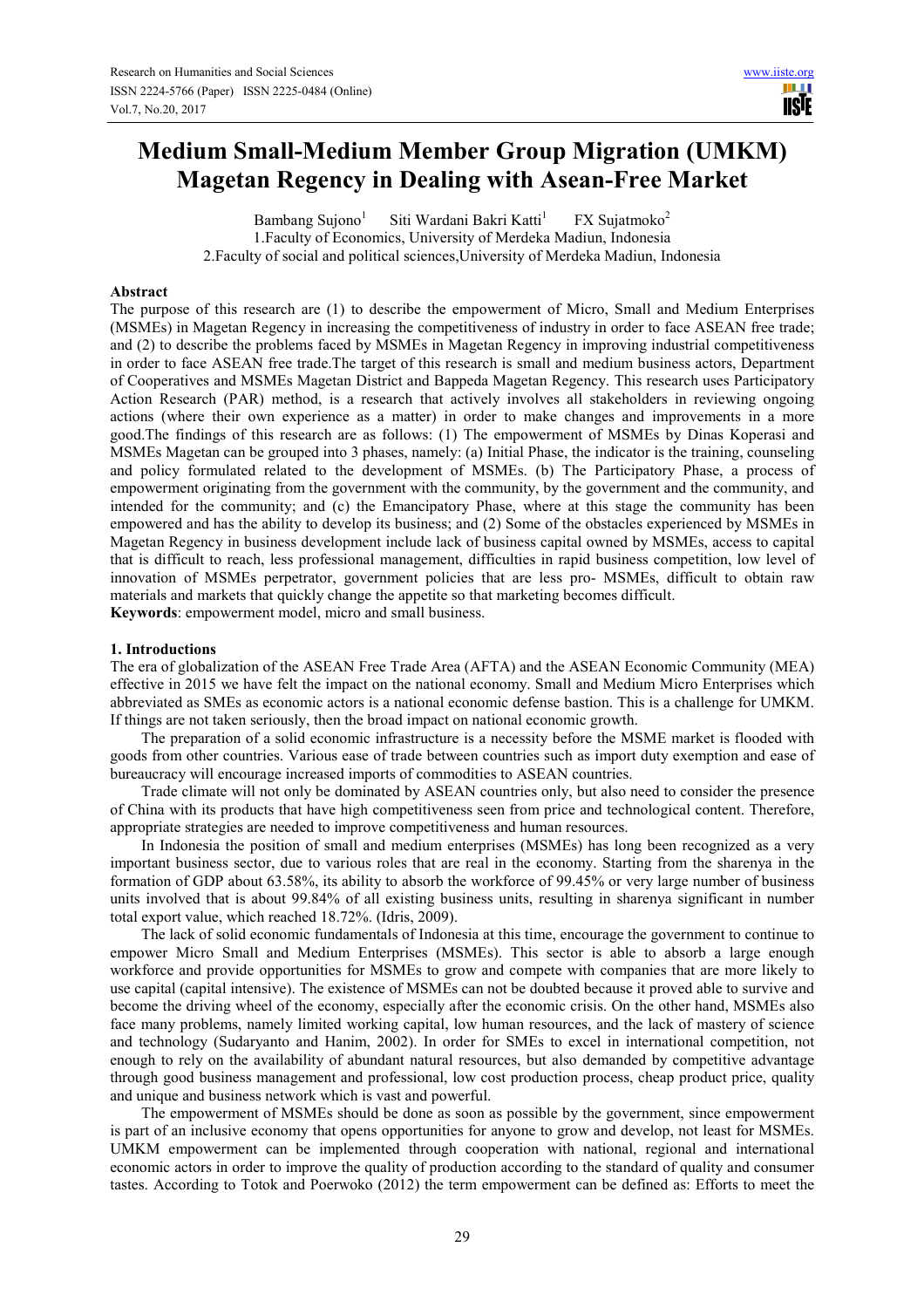needs desired by individuals, groups and the wider community so that they have the ability to make choices and control the environment in order to fulfill their desires, including their accessibility to resources related to jobs, social activities, and others (Martin New, et al: 2017). This shows, the empowerment of SMEs provide opportunities and opportunities to determine the needs that are needed. Further World Bank 2001 in Totok and Poerwoko (2012) defines empowerment as follows: Attempts to provide opportunities and capabilities to community groups (poor) to be able to dare to voice or voice their opinions, ideas or ideas, as well as the ability and the courage to choose the best thing for the person, the family, and the community (Martin New, et al: 2017). By being granted access for MSMEs to convey their aspirations and needs, it is expected that coaching and government assistance can be carried out in accordance with the wishes of the target group. MSMEs are still facing various problems that cause weak competitiveness with imported products. Major issues facing MSMEs include the lack of infrastructure and government access related to licensing and bureaucracy as well as high levels of official and illegal levies. This problem certainly results in inhibited the potential of UMKM to grow and become big and advanced. Although MSMEs are able to deal with the global crisis but the problems faced are many and heavy, such as labor wage, labor management and illegal levies.

In addition to the above problems, the obstacles faced by MSMEs are the difficulty in accessing credit from formal finance institutions due to the absence or incompleteness of documents for loan application and lack of collateral. The results of this research are: (1) The strategy to develop Micro, Small and Medium Enterprises (MSMEs) in Indonesia can not be separated from the banking support in lending. Currently the credit scheme that is very familiar in the community is the People's Business Credit (KUR), which is specifically intended for MSMEs with the category of business feasible, without collateral. In addition, strengthening of UMKM escort institutions can be done through ease of access and capacity building in the form of training and research activities that support the provision of credit to UMKM; and (2) The strategy to anticipate the increasingly open and competitive market mechanism especially in the Asean region is the control of the market, which is a prerequisite for improving the competitiveness of MSMEs. To be able to dominate the market, SMEs need to get information easily and quickly, both information about production market and production factor market to expand marketing network of products produced by UMKM. Information technology applications in micro, small and medium enterprises will facilitate SMEs in expanding the market both domestically and overseas markets efficiently. The establishment of Information and Technology-based MSME Development Center is considered capable of encouraging the growth and development of micro, small and medium enterprises in the current information technology era. Further research Dani (2013) on the Development of Small and Medium Micro Enterprise (SMEs) Based Creative Economy in the city of Semarang, it can be concluded that creative SMEs have not been able to give a special predicate for the city of Semarang because they have limited ability and experiencing problems in the development of business. Some of the problems faced by SMEs creative city of Semarang, among others, limited capital problems, raw materials and the use of simple production equipment, limited marketing media because of the absence of UMKM centers, considerable transaction costs, less skilled workers, and copyright registration issues they.

Thus, the movement of UMKM empowerment should be the government's attention seriously. In order to empower MSMEs to succeed well, it is necessary to cooperate and involve Non Governmental Organization (NGO) and University.

Based on the above background, the problems in this study can be formulated as follows:

1.How is the empowerment of UMKM in Magetan Regency in improving industrial competitiveness in order to face ASEAN free trade?

2.What are the problems faced by SMEs in Magetan Regency in increasing the competitiveness of industry in order to face ASEAN free trade?

This writing has several purposes, among others, as follows:

- 1.To describe the empowerment of UMKM in Magetan Regency in improving the competitiveness of industry in order to face ASEAN free trade.
- 2.To describe the problems faced by UMKM in Magetan Regency in increasing the competitiveness of industry in order to face ASEAN free trade.

#### **2. Literature Review**

#### **2.1 Micro, Small and Medium Enterprises (MSMEs)**

In the Indonesian economy Micro, Small and Medium Enterprises (MSMEs) are the largest business groups and proven to be resistant to various economic shocks. Definition of small business according to the Law of the Republic of Indonesia Number 20 Year 2008 regarding Micro, Small and Medium Enterprises. A small business is a stand-alone productive economic enterprise, carried out by an individual or a business entity that is not a subsidiary or not a branch of a company owned, controlled, or becomes part of the direct or indirect business of a medium-sized or large-scale business that meets the business criteria as referred to in the Act.

Business criteria included in Small and Medium Micro Enterprises have been arranged in the legal umbrella.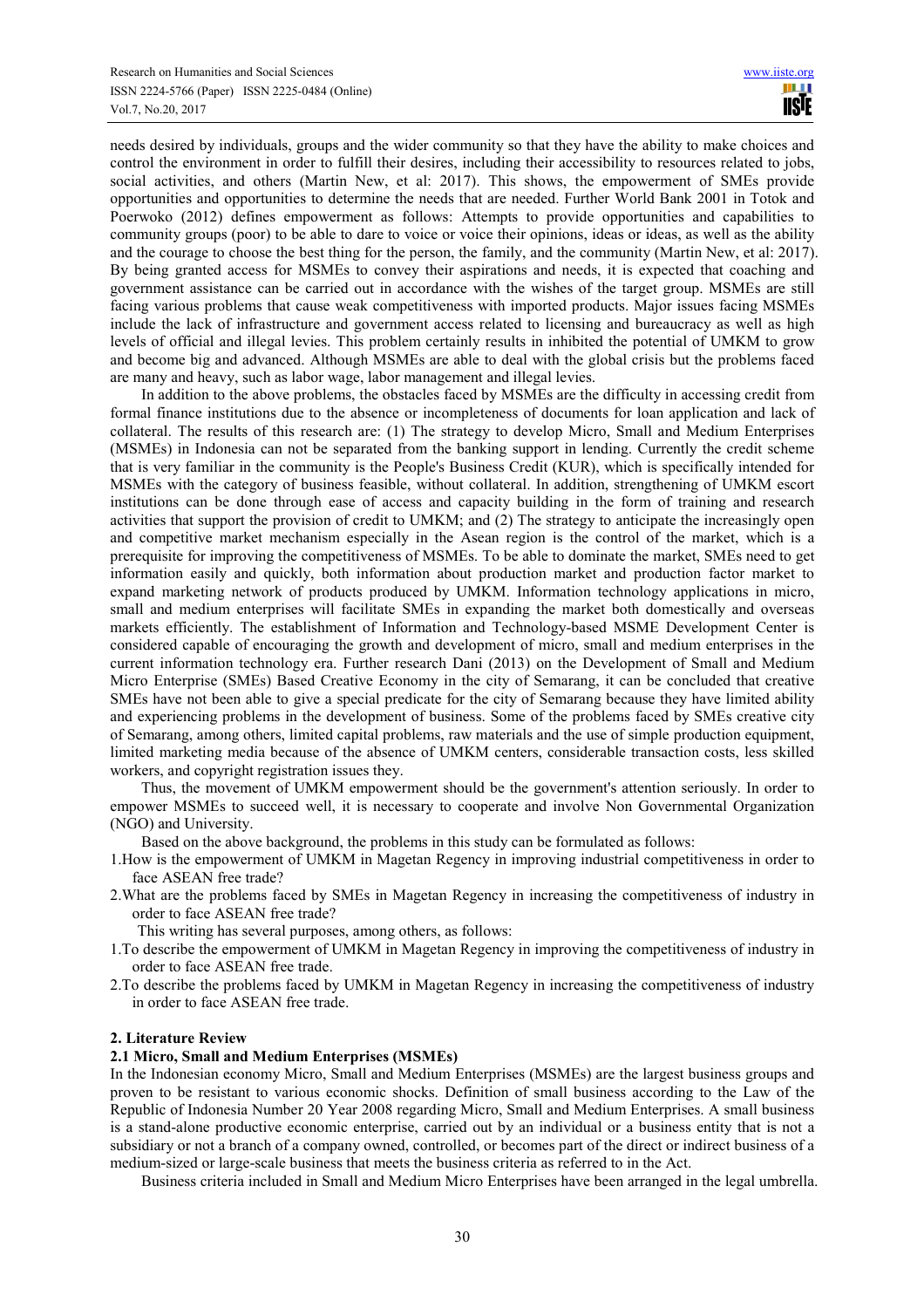Based on Law Number 20 Year 2008 regarding Micro, Small and Medium Enterprises (MSMEs) there are several criteria used to define the understanding and criteria of Micro, Small and Medium Enterprises. According to Rahmana (2008), some institutions or agencies even provide their own definition on Small and Medium Enterprises (SMEs), such as the State Ministry of Cooperatives and Small and Medium Enterprises (Menegkop and UKM), Central Bureau of Statistics (BPS) 16 / KMK.016 / 1994 dated June 27, 1994. The definition of SMEs delivered varies from one to another.

According to the Ministry of Cooperatives and Small and Medium Enterprises (Menegkop and UKM), the meaning of Small Business (UK), including Micro Enterprises (UMI), is a business entity having a net worth of Rp 200,000,000, excluding land and business premises, and has annual sales of at most Rp 1,000,000,000. Meanwhile, Medium Enterprises (UM) is a business entity owned by an Indonesian citizen who has a net worth of more than Rp 200,000,000 s.d. Rp 10,000,000,000, excluding land and buildings.

Central Bureau of Statistics (BPS) provides the definition of SMEs based on labor quantity. Small-scale business is a business entity that has a workforce of 5 s.d 19 people, while medium-sized businesses are business entities that have a workforce of 20 s.d. 99 people. Meanwhile, based on the Decree of the Minister of Finance No. 316 / KMK.016 / 1994 dated June 27, 1994, small business is defined as an individual or business entity that has engaged in activities / business that has sales / turnover per year up to Rp 600.000.000 or asset / as high as Rp 600,000,000 (excluding land and occupied buildings) consisting of: (1) business worms (Fa, CV, PT, and cooperatives) and (2) individuals (craftsmen / home industry, farmers, fishermen, forest encroachers, miners, traders of goods and services).

# **2.2. Principles and Objectives of UMKM**

In Article 2 of Law No. 20 of 2008 concerning Micro and Small Business that Micro, Small and Medium Enterprises are based on family, economic democracy, togetherness, fair efficiency, sustainability, environment, independence, balance of progress and national economic unity. The explanation of article 2 is as follows:

• Kinship

The principle of kinship is the principle underlying the empowerment efforts of Micro, Small and Medium Enterprises as part of the national economy organized based on economic democracy with the principle of togetherness, efficiency fair, sustainable, environmentally friendly, independence, progress balance, and national economic unity for the welfare of all people Indonesia.

- Economic democracy The principle of economic democracy is the empowerment of Micro, Small and Medium Enterprises organized as a unity of national economic development to realize the prosperity of the people.
- Togetherness

The principle of togetherness is the principle that encourages the role of all Micro, Small and Medium Enterprises and Business World jointly in its actions to realize the welfare of the people.

• Fair Efficiency

The principle of fair efficiency is the underlying principle of the implementation of empowerment of Micro, Small and Medium Enterprises by promoting fair efficiency in an effort to create a business climate to create a fair business climate, conducive and competitive.

**Sustainability** 

The principle of sustainability is the principle that is planned to strive for the development process through the empowerment of Micro, Small and Medium Enterprises which is done continuously so as to form a tough and independent economy.

Environmentally sound

The principle of environmental insight is the principle of empowerment of Micro, Small and Medium Enterprises undertaken with due regard to and prioritize the protection and maintenance of the environment.

**Independence** 

Principle of independence is the principle of empowerment of Micro Small and Medium Enterprises undertaken while maintaining and promoting the potential, capability and independence of Micro, Small and Medium Enterprises.

Balance progress

The principle of progress balance is the principle of empowerment of Micro, Small and Medium Enterprises which seeks to maintain the balance of regional economic progress in national economic unity.

• National Economic Unity The principle of national economic unity is the principle of empowerment of Micro, Small and Medium Enterprises which is part of the development of national economic unity.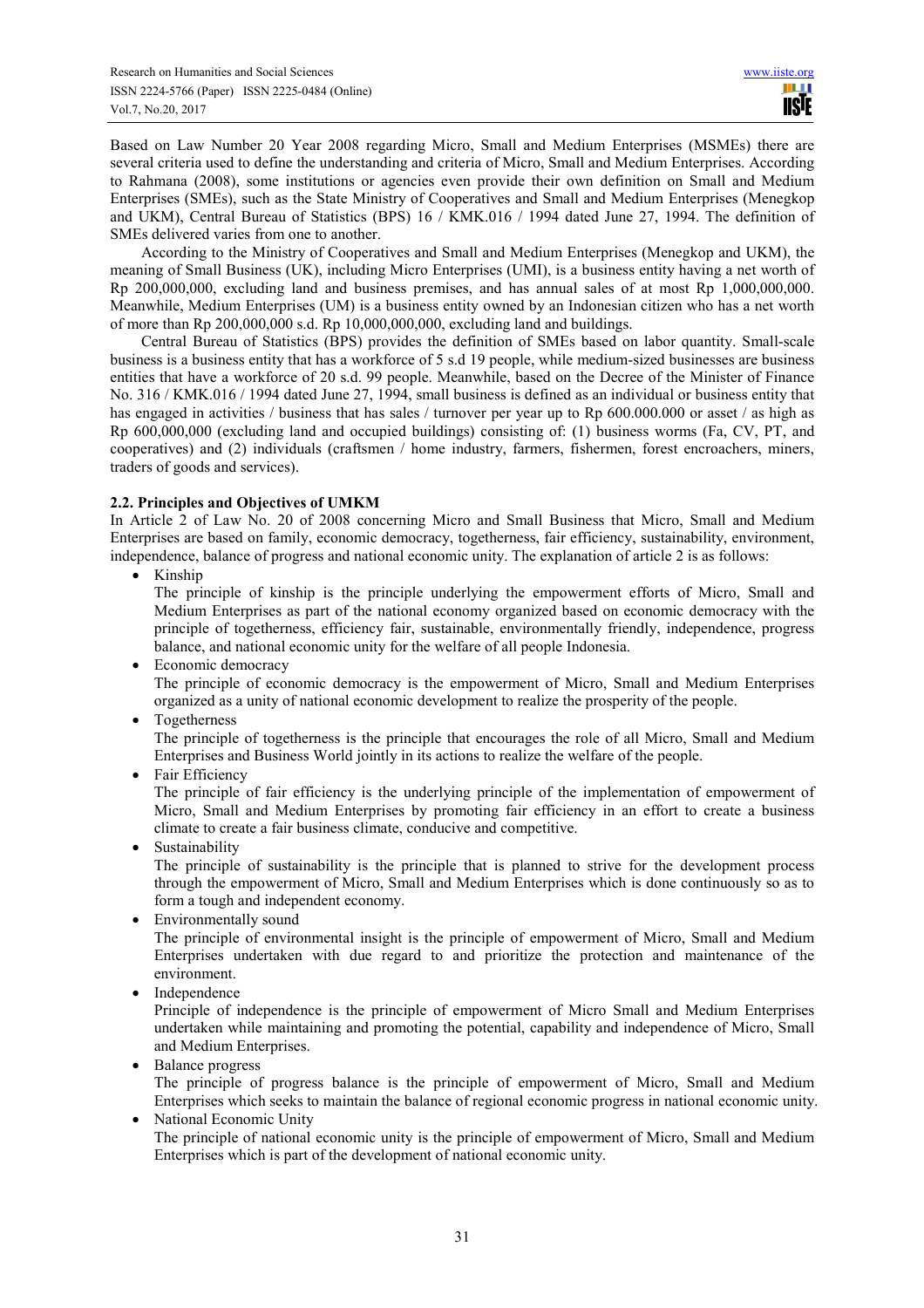HH I **TISIE** 

# **2.3 Principles and Objectives of UMKM Empowerment**

Principles of empowerment of Micro, Small and Medium Enterprises which has been stated in Article 4 of Law Number 20 Year 2008 regarding Micro Small and Medium Enterprises namely:

- The growth of independence, togetherness, and entrepreneurship of Micro, Small and Medium Enterprises to work with their own initiative;
- The manifestation of transparent, accountable, and fair public policies;
- Market development based on regional potential and market oriented in accordance with the competence of Micro, Small and Medium Enterprises;
- Increasing the competitiveness of Micro, Small and Medium Enterprises; and
- Integrated implementation, implementation and control implementation.

While the purpose of empowerment of Micro, Small and Medium Enterprises that have been stated in Article 5 of Law Number 20 of 2008 on Micro Small and Medium Enterprises namely:

- To realize a balanced, expanding and equitable national economic structure;
- Growing and developing the ability of Micro, Small and Medium Enterprises to be a strong and independent business; and;
- Increasing the role of Micro, Small and Medium Enterprises in regional development, job creation, income distribution, economic growth, and people's alleviation from poverty.

## **3. Methods.**

## **3.1 Location and Object of Research**

This research was conducted by taking the location in the area of Local Government of Magetan Regency. While the object of this research is small and medium business actors in Magetan regency.

## **3.2 Sample and Respondent Research**

Sampling using multi stage sampling technique, and the object of research is staff and officials of Department of Cooperatives and SMEs, Bappeda, and Economic Division of Magetan District Secretariat officials and actors of SMEs, represented by government apparatus and community of SMEs perpetrators in the District Magetan, Karangrejo Sub and District Kawedanan Magetan District. Further taken part to be sampled / respondents research in "Purposive Sampling".

## **3.3 Data Collection Techniques**

In designing a model of empowerment of SMEs based on the data collected, processed and analyzed until the interpretation and drawing conclusions, reinforced / augmented by various. Data collection techniques that include questionnaires, interviews, observation and documentation.

## **3.4 Methods of Research Analysis**

Methods of data analysis using interactive model. According to Matthew B. Miles and Michael Huberman in Moleong (2000), explaining that in conducting the process of analysis of the main components that need to be considered after data collection are:

- Data reduction, ie the process of selecting, simplifying, abstracting and transforming rough data from written notes in the field until a complete final report is compiled.
- Presentation of data, which is a collection of information arranged in order to provide the possibility can draw conclusions. In the presentation of this data is done after reducing the data that will be used as material report.
- Drawing conclusions or verification, which is the essence of the presentation of data which is the result of analysis conducted in research (Harianto, et al: 2017).

## **4. Results and Discussion.**

# **4.1 UMKM Empowerment in Magetan Regency**

The empowerment of UMKM is directly related to life and welfare improvement for the people of Indonesia. Its strategic potential and role has proven to be a support to the strength and growth of the national economy. The presence of the dominant SMEs as national economic actors is also a vital subject in development, especially in the framework of expanding business opportunities for new entrepreneurs and employment absorption and reducing unemployment.

Business Climate is a condition that the Government and Local Government are seeking to empower Micro, Small and Medium Enterprises synergistically through the establishment of various laws and policies in various aspects of economic life in order for Micro, Small and Medium Enterprises to obtain a favor, protection, and support efforts as widely as possible.Development is an effort undertaken by the Government, Regional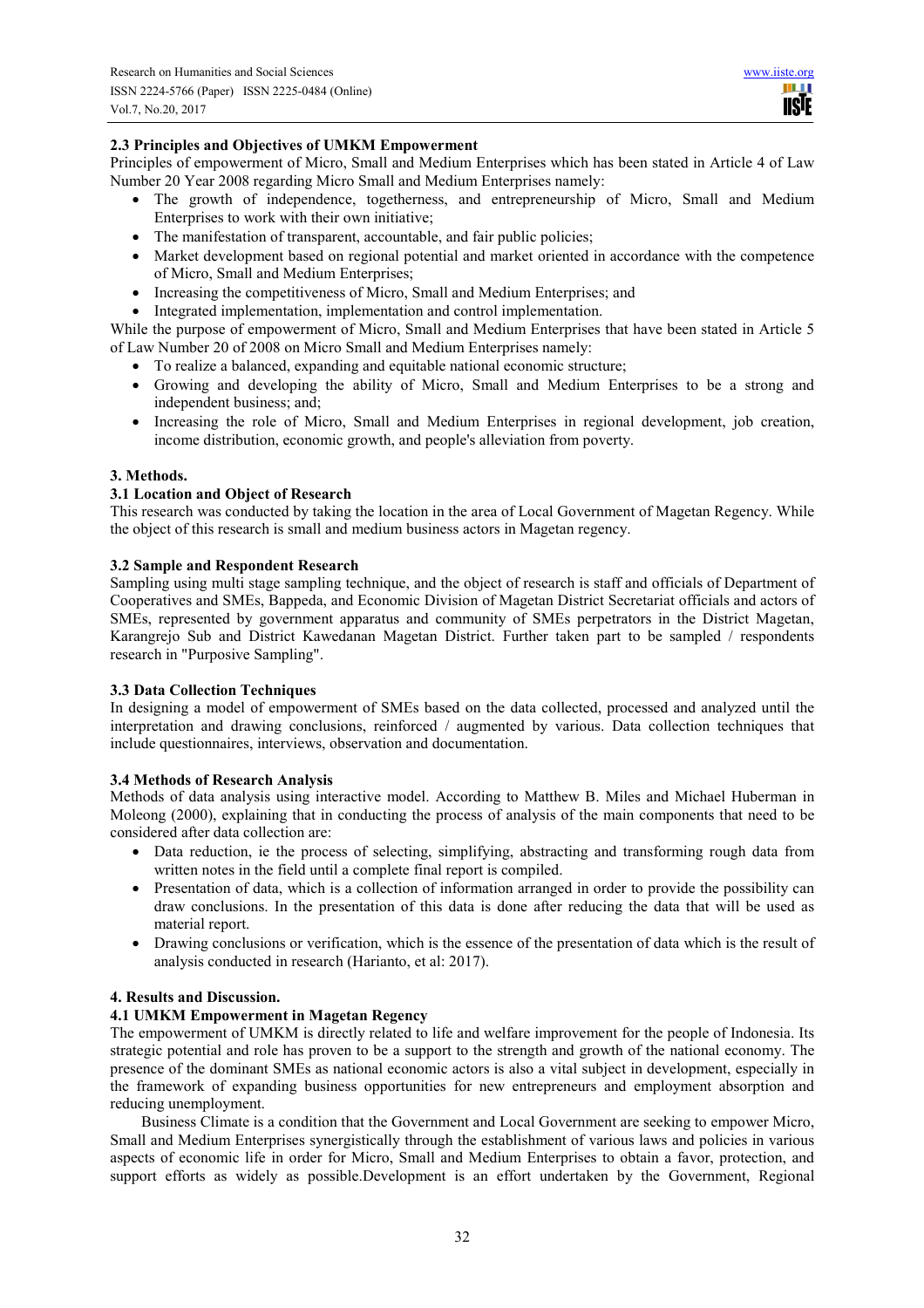Government, Business World, and communities to empower Micro, Small and Medium Enterprises through the provision of mentoring and retention assistance facilities to grow and improve the capabilities and competitiveness of Micro, Small and Medium Enterprises. UMKM empowerment is held as a unity and national economic development to realize the prosperity of the people.

Based on the principle of kinship, efforts to empower SMEs are part of the national economy which is organized based on economic democracy with the principle of togetherness, sustainable, environmentally friendly, independence, progress balance, and national economic unity for the welfare of all Indonesian people.The principle of togetherness is the principle that encourages the role of all SMEs and business world together in its activities to realize people's welfare. The principle of Efficiency is the underlying principle of the implementation of empowerment of UMKM by promoting fair efficiency in an effort to create a fair business climate, conducive and competitive. Sustainable Principle is a principle that is planned to strive for the development process through the empowerment of MSMEs conducted on an ongoing basis so as to form a strong and independent economy. Environmental Based Principle is the principle of empowerment of UMKM which is done by maintaining and giving priority to environmental protection and maintenance. Principle of Independence is an effort to empower SMEs conducted by maintaining and prioritizing the potential, ability, and independence of UMKM

The effort to empower MSMEs is not a short-term policy commitment, but a ong-term political process. In an effort to encourage the acceleration of the process of empowering SMEs during the reform era also looks quite a lot of political issues that should be able to accelerate (the acceleration) process of empowering cooperatives and SMEs. This is where the main problem lies. SMEs as well as stakeholders are required to give confidence to decision makers to be more aligned to the development of such a large group of people.

The ineffectiveness of the political issues that developed during the reform era indicated that the political communication process itself has not gone well. Truly effective political communication is expected to be built and grown by the exponents that move in the empowerment of SMEs. With conditions that are still like now do not expect there will be consideration from big entrepreneurs to small entrepreneurs. Learning from past experiences to partner between small entrepreneurs and large entrepreneurs should be coerced and bound by formal rules, as well as not yet effective.Furthermore, Sijabat said the empowerment of UMKM can not be separated from the basic conception of development which becomes the medium of UMKM growth. Designing the basic conception of UMKM is to build a system capable of eliminating all issues related to the success of SMEs business. One aspect that determines the success of MSMEs is the business climate. The aspect itself is closely related to the ability of the built system, while the built system is associated with many actors (actors) and many variables (factors) that have real and long-term effects (multies years). Because of its nature then these factors are difficult to measure its success as the work of an agency or a government regime. Therefore the conduciveness of each of these factors must be nurtured and continually improved. To know the condition of each factor and the actors that play a role in it needs to be evaluated every time, every place and every sector of UMKM business activity.

Micro, small and medium enterprises are business sectors that have been proven to have a strategic role in contributing to boosting the economy regionally to nationally. In addition, the business sector becomes a superior in absorbing labor by using local resources so that it becomes a pillar in supporting the joints of the regional economy. Particularly Magetan Regency has enough opportunity in developing and empowering UMKM as a strategic step to increase PAD. The following research results are classified into several phases according to the research focus. It aims in order to analyze the empowerment strategies taken by the Department of Cooperatives and SMEs Magetan Kabupten in empowering UMKM. UMKM empowerment by Department of Cooperative and UMKM Magetan by researcher can be grouped into 3 phase that is phase of initiative, participative phase and emansipatif phase. Below is a further description of the three phases of empowerment of SMEs in Magetan District.

#### 1) Initiative Phase

Based on the research focus, this phase is divided into several indicators as a benchmark of success in building and developing SMEs in the Magetan region. The indicator in question is the training, counseling, and policies formulated related to the development of SMEs. Training in this case became a strategy of the Department of Cooperatives and SMEs Magetan District in conducting coaching and development of SMEs. Training is an important organizational investment in human resources. Training involves all human resources to gain knowledge and learning skills so that they will soon be able to use them in their business development. Basically, training is needed because of the gap between the skills required and the skills possessed now.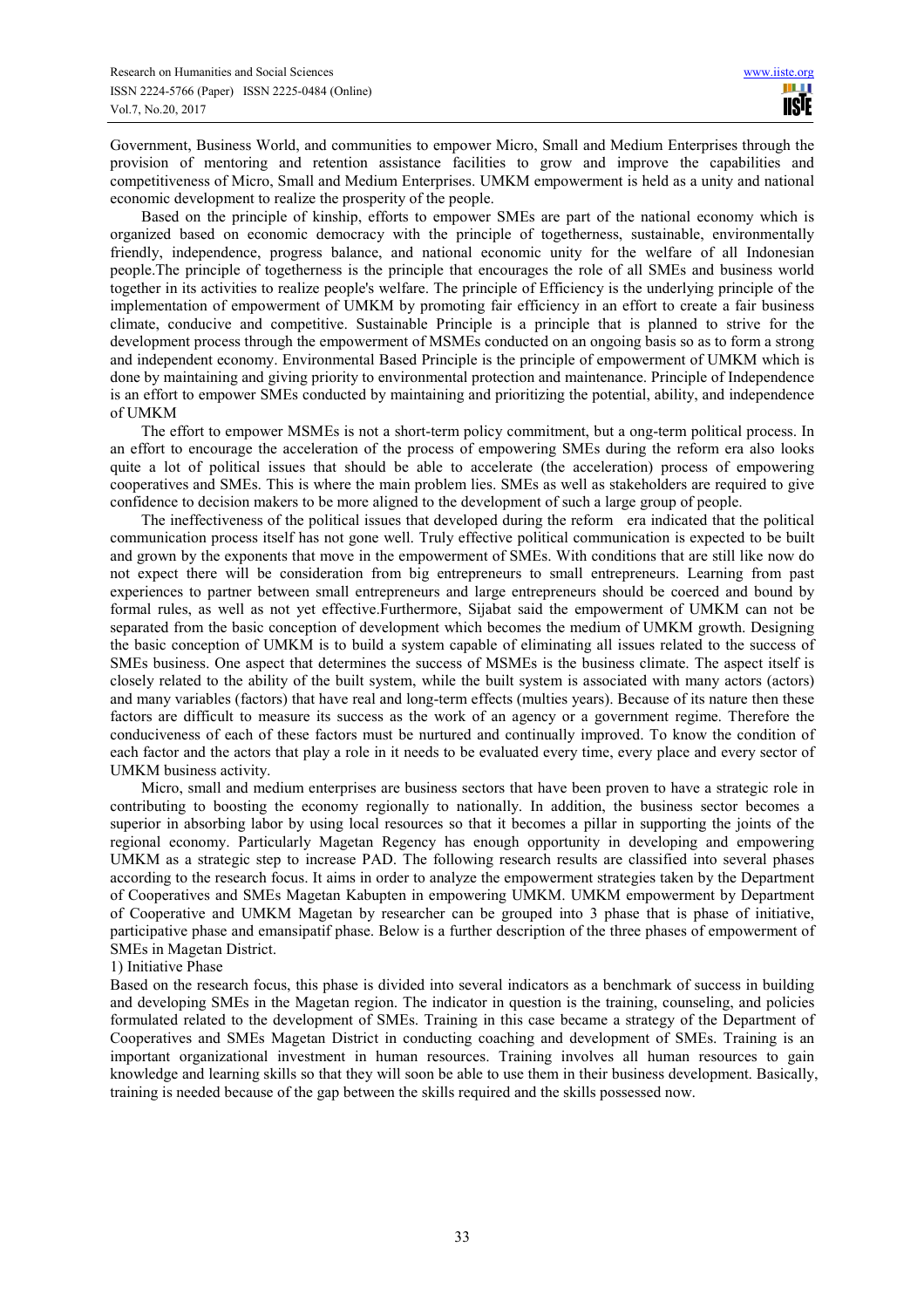| Table T. Magetan Training Data and Workshop of Magetan Regency |                                                      |                      |       |                |                                                                                                                 |             |
|----------------------------------------------------------------|------------------------------------------------------|----------------------|-------|----------------|-----------------------------------------------------------------------------------------------------------------|-------------|
| No.                                                            | Name of Training                                     | <b>Business Type</b> |       |                | Executor                                                                                                        | Description |
|                                                                |                                                      | Micro                | Small | Medium         |                                                                                                                 |             |
|                                                                | <b>UMKM</b><br>Development<br>Training               | 15                   | 7     | 3              | Ministry of Cooperatives and<br>SMEs in cooperation with the<br>Office of Cooperatives of East<br>Java Province | Surabaya    |
| 2                                                              | Entrepreneurship<br>for<br>Training<br>Entrepreneurs | 5                    | 3     |                | Department of Cooperatives<br>and SMEs East Java                                                                | Surabaya    |
| 3                                                              | Workshop on<br><b>MSME</b><br>Development            | 37                   | 22    | 11             | Department of Cooperatives<br>and SMEs East Java                                                                | Magetan     |
| $\overline{4}$                                                 | Entrepreneurship<br>for<br>training<br>Entrepreneurs | 42                   | 11    | $\mathfrak{D}$ | Department of Cooperatives<br>and SMEs East Java                                                                | Magetan     |

Table 1. Magetan Training Data and Workshop of Magetan Regency

**Data Source**: Department of Cooperatives and SMEs Magetan District, 2016

#### 2) Participatory Phase

Participatory phase is a process of empowerment that comes from the government with the community, by the government and the community, and is intended for the community. At the participatory stage, the process of empowerment is essentially from the government with the people and is for the people. At this stage the role of the government is further reduced by actively involving the community towards self-reliance. This can be seen at the level of community participation as business actors who are interested enough in every training conducted by the Department of Cooperatives and SMEs Magetan District.

Here are the results of interviews with Head of MSME that explain as follows:

"The entrepreneurship training that has been carried out so far has received a positive response for business actors. This can be seen from the number of trainees who attended more than expected committee. Besides, the participants are generally serious and actively listening to each material presented by the speakers brought in from practitioners and academics. In every training the committee also always gives transport costs to each participant, and maybe this is one of them which leads to high participation rate of participants. "(Interview of SME Head, July 13, 2017)

Training carried out by the Department of Cooperatives and SMEs in several sub-districts, such as District Magetan, Karangrejo and Kawedanan, Plaosan, Sukomoro can run effectively. This can be seen from the high level of public participation of business actors in the training. In addition, in the implementation of the training the Department of Cooperatives and SMEs Magetan District provide transportation allowance costs to participants so that the public enough to participate and so enthusiastic.Furthermore, he elaborated a fairly good response from the community, more details and the following excerpts:

"From the results of the musrenbang at the sub-district level, it can be seen that the number of requests from all sub-districts is the average he asks for training, so the whole district in Magetan district is on average he asks for training, because the response of business actors is very big." (Head of UMKM, July 13, 2017)

While the level of community enthusiasm is also quite high in training and counseling from the Office of Cooperatives and SMEs. It can be seen from the results of musrenbang there are several districts that ask and ask for the implementation of training and counseling in each kecamatan. One of the training ever conducted by the Department of Cooperatives and SMEs Magetan District and successfully met researchers is training on skin crafts. The training aims to provide education on increasing production to marketing.Here are the results of the interview of Mr. Siswanto one of the residents (leather business players) who become trainees:

"Iye, the government has conducted training on skin crafts. This craft training is conducted for one day, which is training on business management, from production to product marketing. In the activities undertaken by this government I was actively involved and coincidentally I also as chairman of leather craftsmen. "(Business actors SMEs, July 14, 2017)

Furthermore, Mr. Siswanto explained the following:

"So we expect from the government how the government's efforts to help in terms of promotion and marketing, so that this UMKM products can compete with local and foreign products, this is considering similar products from abroad also flooding the domestic market." (Perpetrators of MSMEs, July 14 2017)

The hope of the community as a business actor, especially leather, both shoes, bags and sandals is in terms of promotion and marketing for UMKM products can be recognized by the community and have a competitive price and able to compete with local products and overseas products.Based on the research results can be seen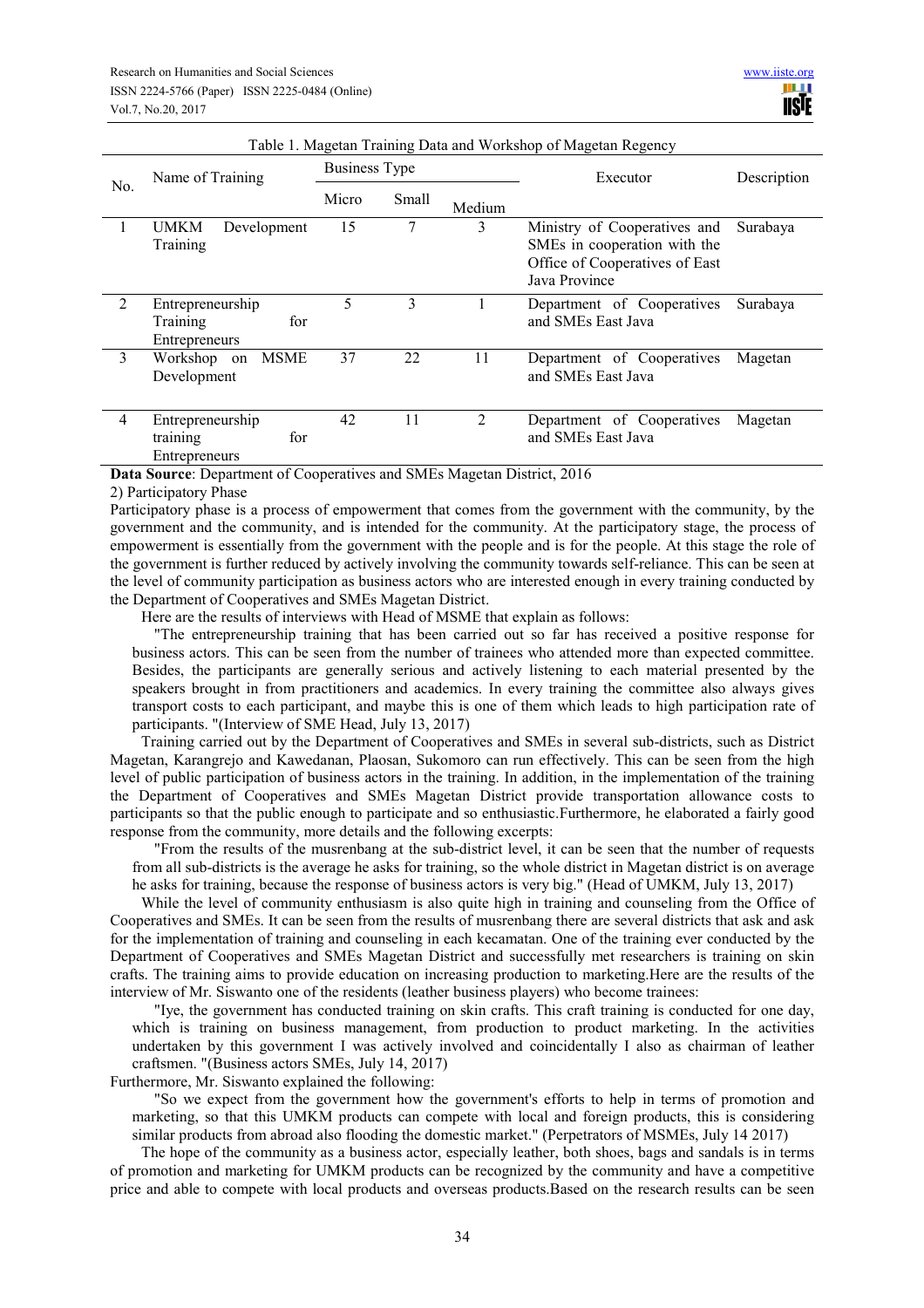also that the UMKM empowerment program that has been done by stakeholders (stakeholders) such as Government, Financial Institutions, Educational Institutions have been still behave separately and less integrative. Thus needed a pattern of relationship that synergy between stakeholders (stakeholders) in making empowerment efforts that will determine success in the development of SMEs. The empowerment of MSMEs can mainly be done with the empowerment system of MSMEs themselves. The success of empowerment is highly dependent on the participation of MSMEs as actors and other stakeholders who participate and play a role in the development.

3) Emancipation Phase

At this stage the community has been empowered and has the ability to develop its efforts. Therefore, the empowerment conducted by the Office of Cooperatives and SMEs Magetan District should be adjusted to their conditions. In order to empower these efforts there needs to be the fullest, broadest support, protection and development of the relevant agencies. The current condition of the trading business has not been able to use this phase, as most of the existing businesses still have not found the ability to empower their own business in terms of the number of businesses that have been inactive.The research results in this phase are less clear due to the limitations of information and data provided by related parties. However, the following data obtained from the Office of Cooperatives and SMEs Magetan Regency regarding assets, business volume, and the rest of the business results.

#### **4.2 Obstacles or Constraints of UMKM Empowerment**

MSMEs still have some constraints such as production and processing, marketing, human resources, design and technology, capital, and business climate. In the APEC meeting in 2013, the Minister of Transport and Micro, Small and Medium Enterprises Syarif Hasan revealed three obstacles faced by MSMEs: capital, technology and marketing. So that the constraints do not continue, efforts should be made empowerment of SMEs.Although Micro, Small and Medium Enterprises have demonstrated their role in the national economy, it still faces many obstacles and constraints, both internal and external. As an effort whose scope of business and its members are (generally) small people with limited capital and limited managerial capability, SMEs are very vulnerable to economic problems.Based on the research results in Magetan Regency related to the empowerment of micro, small and medium enterprises, the obstacles faced by the Office of Cooperatives and SMEs Magetan District in the development of SMEs more to the role of business actors who are not serious and simultaneous in the training. This means that entrepreneurs are interested in attending training that is conducted just to obtain honorarium, but not apply the results of innovation from the training activities. So the training that was held was impressed mere formality and made land waste of local budget.

In addition, the narrative of UMKM Head of Department of Cooperatives and UMKM of Magetan Regency related to the development and empowerment of UMKM for the last 5 years experiencing constraints, as follows:

"One of the types of empowerment of our UMKM is to include MSMEs in the event or exhibition activities of superior products area, both at the level of Magetan itself, and at the level of East Java province and the National level in Jakarta. Only our constraints here our product problem is less competitive with the product there is a typical product we are orange pamelo, for example if the skin product problem we have the advantage and can compete with similar products from other places .. "(Interview Kabid UMKM, July 13 2017)

In addition to training, there is also a useful counseling to increase insight from human resources related to the development of UMKM. Counseling conducted by the Department of Cooperatives and SMEs Magetan District aims to improve competitiveness in the market, both in the form of packaging and product content. In addition, counseling also aims to coordinate to local markets. Even according to the Head of SMEs Department of Cooperatives and SMEs Magetan explain the existence of SME paradigm shift is as follows.

"So the change in the paradigm of SMEs so far that rely on only capital is now a new paradigm of capital is not everything but now with the existing skills is capital, that SMEs need integrity that I can, capital factor there are 2, that there is a real and there are not, which is real that is capital or money that is not real ie skill or ability. "(Interview Kabid UMKM, July 13, 2017)

In addition to training and counseling, government policy is very influential in empowering UMKM. Policies issued by the government in this case the Department of Cooperatives and SMEs Magetan District serve as a direction and guidance in the development of SMEs. One of the policies issued by the government is Government Regulation No. 23 of 2015 on the Change of Authority of the Regent to the Camat.According to Head of SMEs Department of Cooperatives and SMEs Magetan district currently licensing micro, small and medium enterprises directly handled by the Camat. As for the capital of all types of MSMEs who have funded training that usually obtain the facilities and prasarananya in the form of money is now changed into products or goods.Thus it can be understood that in general the obstacles or difficulties of SMEs Magetan District in the development of business such as lack of business capital owned by SMEs, access to capital that is difficult to reach, less professional management, difficulties in rapid business competition, low level of innovation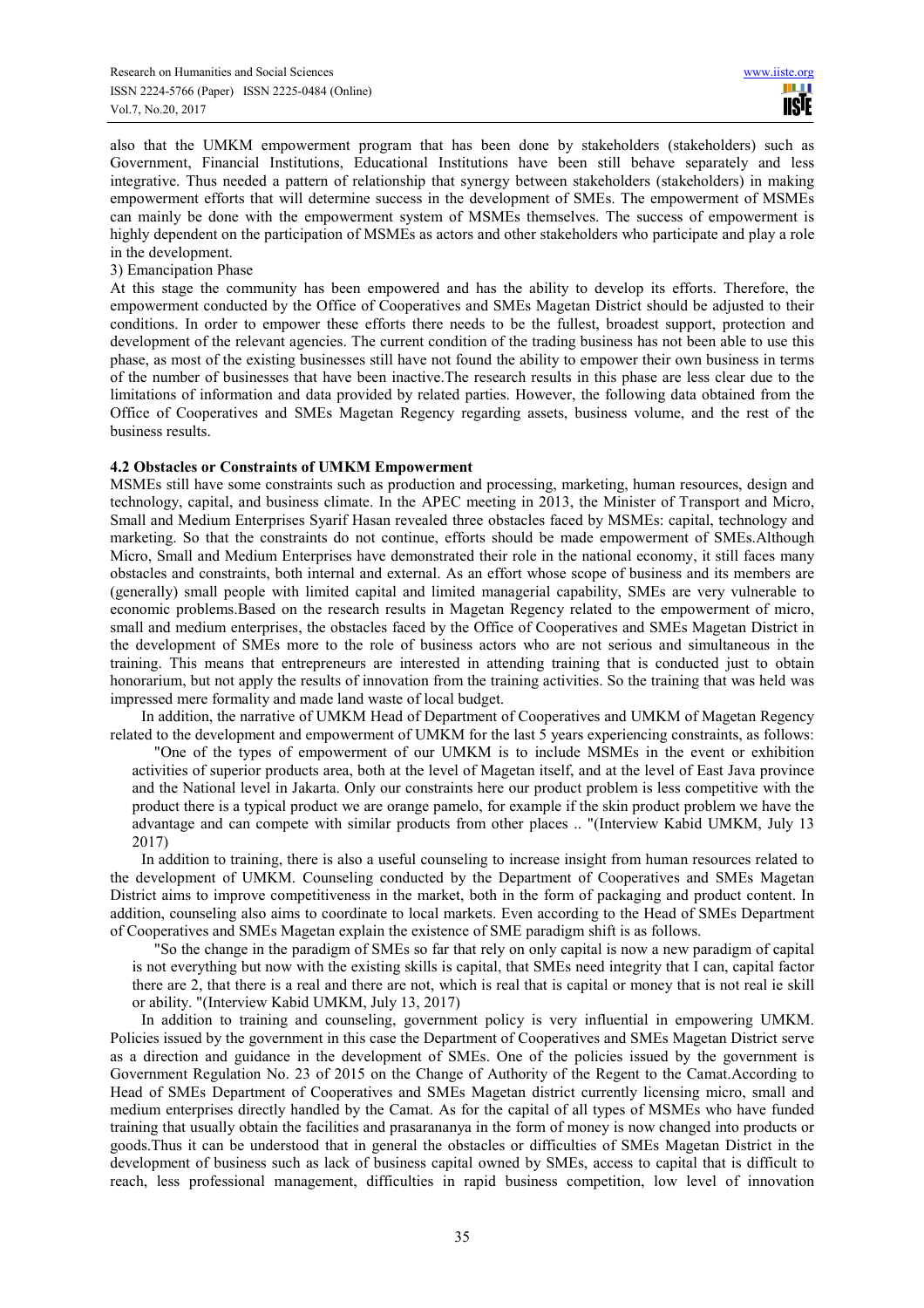perpetrators SMEs, government policies that are less pro UMKM, raw materials difficult to obtain, market tastes that quickly change so that marketing becomes difficult.

#### **5. Conclusion.**

- 1. UMKM empowerment by Dinas Koperasi and UMKM Magetan can be grouped into 3 phases that is phase of initiative, participative phase and emansipatif phase. Below is a further description of the three phases of empowerment of SMEs in Magetan District.
	- a.Initiative Phase. Based on the focus of research in this phase is divided into several indicators as a benchmark of success in building and developing SMEs in Magetan region. The indicator in question is the training, counseling, and policies formulated related to the development of SMEs. Training in this case became a strategy of the Department of Cooperatives and SMEs Magetan District in conducting coaching and development of SMEs. Training is an important organizational investment in human resources. Training involves all human resources to gain knowledge and learning skills so that they will soon be able to use them in their business development.
	- b.Participatory Phase. Participatory phase is a process of empowerment that comes from the government with the community, by the government and the community, and is intended for the community. At the participatory stage, the process of empowerment is basically from the government with the people and is for the people. At this stage the role of the government is further reduced by actively involving the community towards self-reliance. This can be seen at the level of community participation as business actors who are interested enough in every training conducted by the Department of Cooperatives and SMEs Magetan District.
	- c.The Emancipative Phase. At this stage the community has been empowered and has the ability to develop its efforts. Therefore, the empowerment conducted by the Office of Cooperatives and SMEs Magetan District should be adjusted to their conditions. In order to empower these efforts there needs to be the fullest, broadest support, protection and development of the relevant agencies. The current condition of the trading business has not been able to use this phase, as most of the existing businesses still have not found the ability to empower their own business in terms of the number of businesses that have been inactive.
- 2. Obstacles or constraints of SMEs Magetan in the development of business among others is the lack of business capital owned by SMEs, access to capital that is difficult to reach, less professional management, difficulties in rapid business competition, low level of innovation SMEs actors, government policies are less pro UMKM, raw materials are difficult to obtain, market tastes are rapidly changing so that marketing becomes difficult.

#### **References**

- Bambang Martin Baru, Mudji Rahardjo, Harianto, Veny Ari Sejati, *Utilization of Social Capital in Strengthening Village Government,* Institutions Research on Humanities and Social Sciences www.iiste.org, Vol.7, No.16, 2017.
- Dani Danuar Tri U., *Pengembangan Usaha Mikro Kecil dan Menengah (UMKM) Berbasis Ekonomi Kreatif di Kota Semarang*, Diponegoro Journal Of Economics, Volume 2, Nomor 4, Tahun 2013, halaman 1-13.
- Harianto, Bambang Sulistiono, Bambang Martin Baru, Nur Dewi Setyowati, M*oney Politics and Horizontal Conflict in the Vehicle Choice*, Developing Country Studies www.iiste.org, Vol.7, No.7, 2017.
- Idris Yanto Niode. 2009. Sektor UMKM di Indonesia: Profil , Masalah, Dan Strategi Pemberdayaan. Jurnal Kajian Ekonomi dan Bisnis OIKOS-NOMOS. Volume 2, Nomor 1/ Januari 2009. ISSN 1979-1607. LPPEB FIS–UNG
- Prabowo, Hendro dan Wardoyo. 2003. *Kinerja Lembaga Keuangan Mikro bagi Upaya Penguatan Usaha Mikro, Kecil, dan Menengah di Wilayah Jabotabek*. Depok : Universitas Gunadarma.
- Saleh, Choirul. 2013. Bahan DIKLAT *Strategic Planning For Development*.
- Sjarifuddin Hasan (Menteri Koperasi dan UKM), *Strategi, Peluang Tantangan Bagi UMKM dalam Menghadapi Masyarakat Ekonomi ASEAN 2015*, Makalah Seminar.
- Statistik Provinsi Jawa Timur, *Jawa Timur Dalam Angka,* 2015. Badan Pusat Statistik Provinsi.
- Statistik Provinsi Kabupaten Magetan, *Magetan Dalam Angka,* 2015. Badan Pusat Statistik Provinsi.
- Sudaryanto dan Hanim, Anifatul. 2002. *Evaluasi kesiapan UKM Menyongsong Pasar Bebas Asean (AFTA) : Analisis Perspektif dan Tinjauan Teoritis*. Jurnal Ekonomi Akuntansi dan Manajemen, Vol 1 No 2, Desember 2002.
- Sudrajat. 2012. *Pemberdayaan UMKM dalam MewujudkanTujuan Pembangunan Milenium (Penanggulangan Kemiskinan).* Jurnal.

Undang-Undang Nomor 20 Tahun 2008 tentang *Usaha Mikro, Kecil dan Menengah (UMKM).*